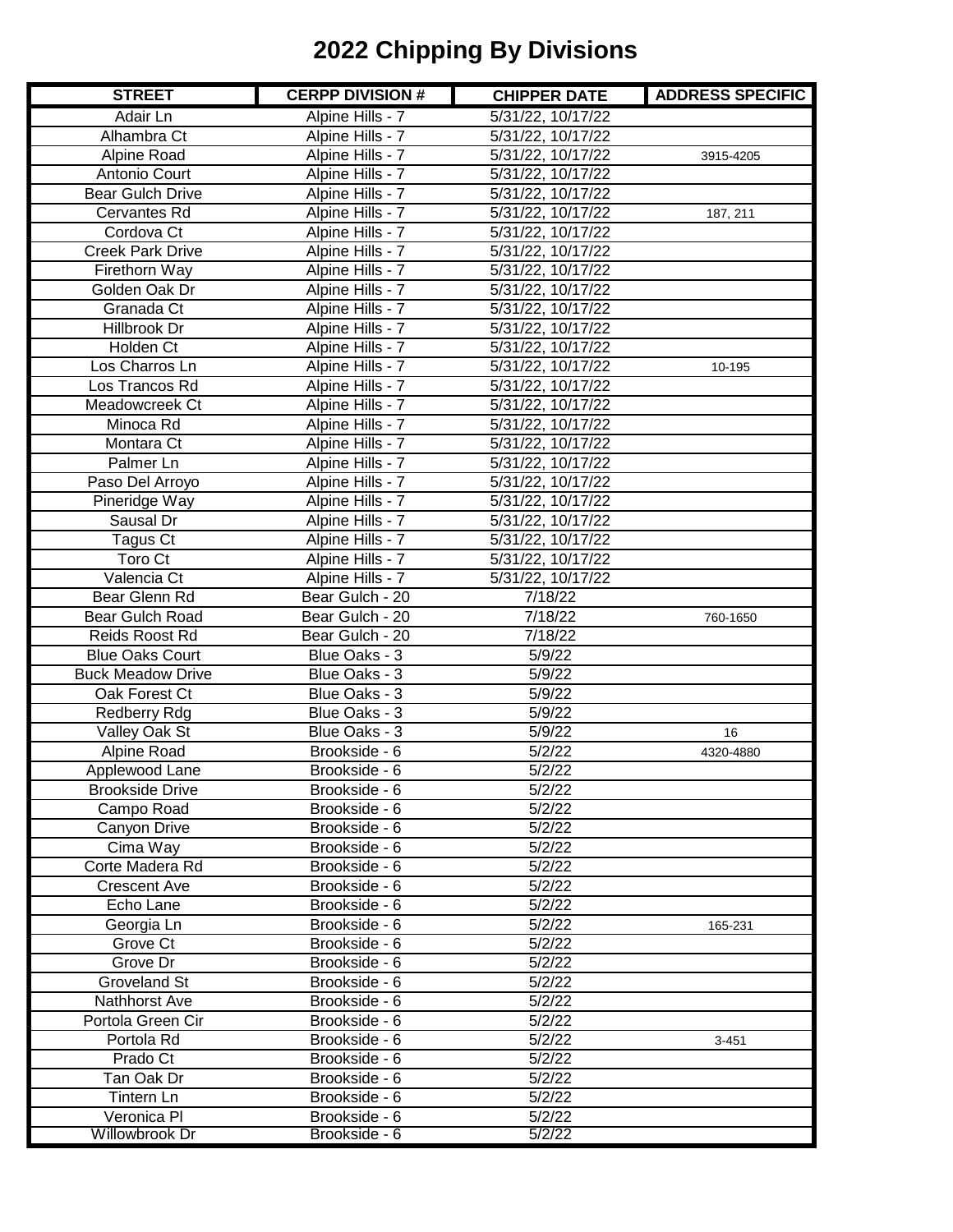|                              |                        | 6/6/22  |                          |
|------------------------------|------------------------|---------|--------------------------|
| Alta Vista Road              | Canada East - 12       |         | 103-151                  |
| <b>Arbor Court</b>           | Canada East - 12       | 6/6/22  |                          |
| <b>Bardet Rd</b>             | Canada East - 12       | 6/6/22  |                          |
| Canada Lane                  | Canada East - 12       | 6/6/22  |                          |
|                              |                        |         | 1025, 1101, 1111, 1275,  |
|                              |                        |         | 1281, 1311, 1327, 1339,  |
|                              |                        |         | 1353, 1365, 1367, 1389,  |
| Canada Road                  | Canada East - 12       | 6/6/22  | 1491, 1515               |
| Corto Lane                   | Canada East - 12       | 6/6/22  |                          |
| Dean Rd                      | Canada East - 12       | 6/6/22  |                          |
| Eucalyptus Ct                | Canada East - 12       | 6/6/22  |                          |
| Farm Hill Blvd               | Canada East - 12       | 6/6/22  |                          |
| Haciendas Dr                 | Canada East - 12       | 6/6/22  |                          |
| <b>Hobart Hghts</b>          | Canada East - 12       | 6/6/22  |                          |
|                              |                        |         |                          |
| Jane Dr                      | Canada East - 12       | 6/6/22  |                          |
| La Questa Way                | Canada East - 12       | 6/6/22  |                          |
| Laning Dr                    | Canada East - 12       | 6/6/22  |                          |
| Lawler Ranch Rd              | Canada East - 12       | 6/6/22  |                          |
| Lindenbrook Ct               | Canada East - 12       | 6/6/22  |                          |
| Lindenbrook Rd               | Canada East - 12       | 6/6/22  |                          |
| <b>Mission Trl</b>           | Canada East - 12       | 6/6/22  |                          |
| Neuman Ln                    | Canada East - 12       | 6/6/22  |                          |
| Our Hill Ln                  | Canada East - 12       | 6/6/22  |                          |
| <b>Quail Meadows</b>         | Canada East - 12       | 6/6/22  |                          |
| Ravine Rd                    | Canada East - 12       | 6/6/22  |                          |
|                              |                        |         |                          |
| Romero Rd                    | Canada East - 12       | 6/6/22  |                          |
| Toyon Ct                     | Canada East - 12       | 6/6/22  | 120-128                  |
|                              |                        |         | 205, 411, 435, 441, 443, |
| Whiskey Hill Rd              | Canada East - 12       | 6/6/22  | 445, 447, 449, 457, 485, |
| Woodhill Dr                  | Canada East - 12       | 6/6/22  |                          |
| Woodside Rd                  | Canada East - 12       | 6/6/22  | 2740-2950                |
| Agua Vista Ct                | Emerald Hills RWC - 24 | 8/15/22 |                          |
| <b>Bayview Way</b>           | Emerald Hills RWC - 24 | 8/15/22 |                          |
| California Way               | Emerald Hills RWC - 24 | 8/15/22 | 560-739                  |
| Carrera Court                | Emerald Hills RWC - 24 | 8/15/22 |                          |
| Diablo Way                   | Emerald Hills RWC - 24 | 8/15/22 |                          |
| <b>Edgecliff Way</b>         | Emerald Hills RWC - 24 | 8/15/22 |                          |
| <b>Emerald Estates Court</b> | Emerald Hills RWC - 24 | 8/15/22 |                          |
| Fallen Leaf Way              | Emerald Hills RWC - 24 | 8/15/22 |                          |
| Far Creek Way                | Emerald Hills RWC - 24 | 8/15/22 |                          |
| Glenloch Way                 | Emerald Hills RWC - 24 | 8/15/22 |                          |
| Glenmere Way                 | Emerald Hills RWC - 24 | 8/15/22 |                          |
|                              |                        |         |                          |
| <b>Handley Trail</b>         | Emerald Hills RWC - 24 | 8/15/22 |                          |
| <b>Hillcrest Way</b>         | Emerald Hills RWC - 24 | 8/15/22 |                          |
| Jefferson Ave                | Emerald Hills RWC - 24 | 8/15/22 | 3950-4083                |
| Lakemead Way                 | Emerald Hills RWC - 24 | 8/15/22 |                          |
| Lakeview Way                 | Emerald Hills RWC - 24 | 8/15/22 |                          |
| Live Oak Lane                | Emerald Hills RWC - 24 | 8/15/22 |                          |
| Lombardy Way                 | Emerald Hills RWC - 24 | 8/15/22 |                          |
| Mariani Ct                   | Emerald Hills RWC - 24 | 8/15/22 |                          |
| Midland Way                  | Emerald Hills RWC - 24 | 8/15/22 |                          |
| Mountain View Way            | Emerald Hills RWC - 24 | 8/15/22 |                          |
| Oak Knoll Dr                 | Emerald Hills RWC - 24 | 8/15/22 |                          |
| Oak Park Way                 | Emerald Hills RWC - 24 | 8/15/22 |                          |
| Occidental Way               | Emerald Hills RWC - 24 | 8/15/22 |                          |
|                              |                        |         |                          |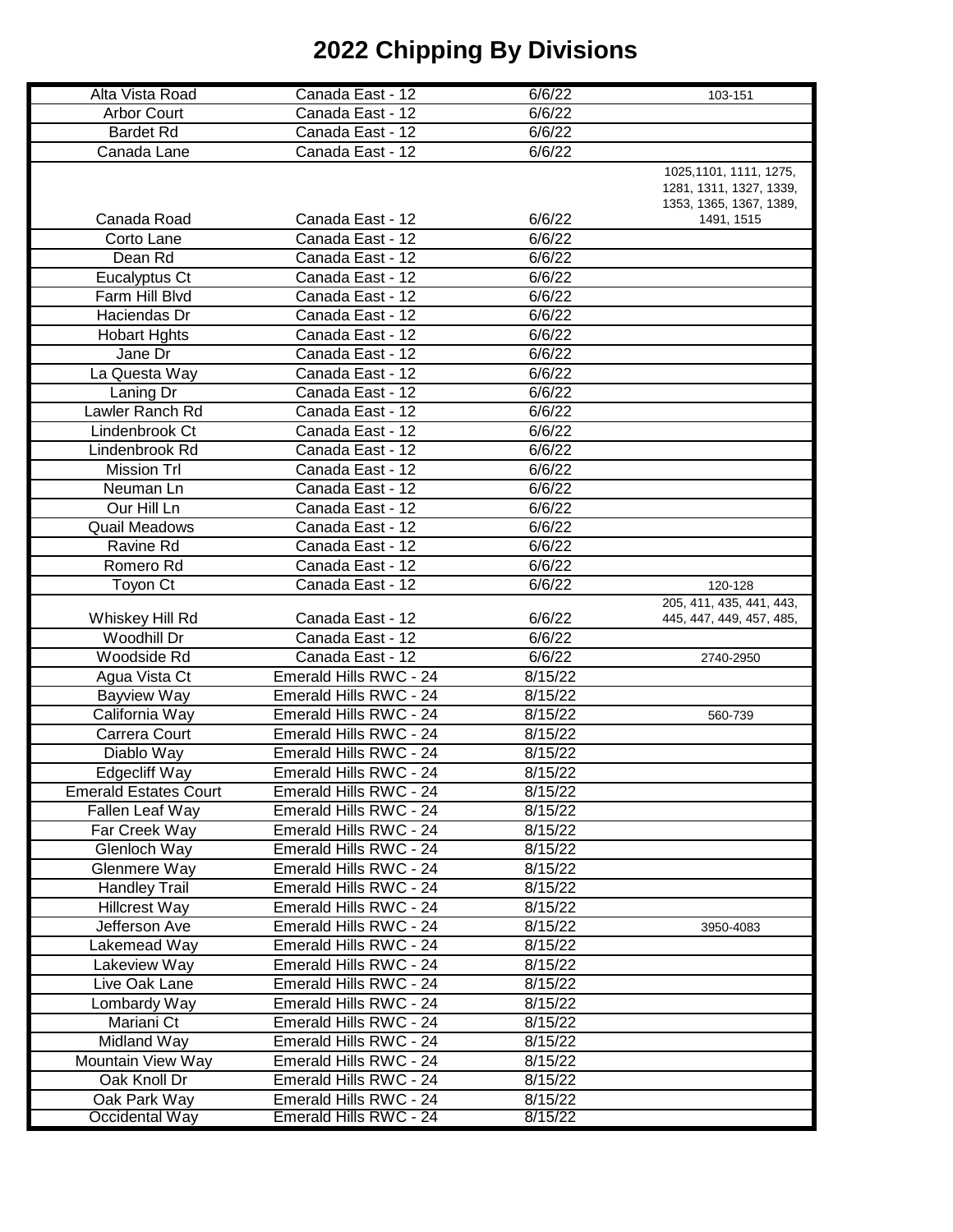| Paradise Way               | Emerald Hills RWC - 24 | 8/15/22 |                         |
|----------------------------|------------------------|---------|-------------------------|
|                            |                        | 8/15/22 |                         |
| Park Rd                    | Emerald Hills RWC - 24 |         |                         |
| Revere Way                 | Emerald Hills RWC - 24 | 8/15/22 |                         |
| Rock Creek Ct              | Emerald Hills RWC - 24 | 8/15/22 |                         |
| S Oak Park Way             | Emerald Hills RWC - 24 | 8/15/22 |                         |
| Summit Dr                  | Emerald Hills RWC - 24 | 8/15/22 |                         |
| Sunset Way                 | Emerald Hills RWC - 24 | 8/15/22 |                         |
| Sylvan Way                 | Emerald Hills RWC - 24 | 8/15/22 |                         |
| <b>Temescal Way</b>        | Emerald Hills RWC - 24 | 8/15/22 |                         |
| Vernal Way                 | Emerald Hills RWC - 24 | 8/15/22 |                         |
| W Summit Dr                | Emerald Hills RWC - 24 | 8/15/22 |                         |
| <b>Wilmington Acres Ct</b> | Emerald Hills RWC - 24 | 8/15/22 |                         |
| Wilmington Way             | Emerald Hills RWC - 24 | 8/15/22 |                         |
| Woodland Pl                | Emerald Hills RWC - 24 | 8/15/22 |                         |
| Woodland Way               | Emerald Hills RWC - 24 | 8/15/22 |                         |
| Yanez Ct                   | Emerald Hills RWC - 24 | 8/15/22 |                         |
| <b>Brookline Way</b>       | Emerald Hills WDS - 23 | 8/1/22  |                         |
| California Way             | Emerald Hills WDS - 23 | 8/1/22  | 743-844                 |
| Canada Road                | Emerald Hills WDS - 23 | 8/1/22  |                         |
|                            |                        |         | 773-937                 |
| <b>Eastview Way</b>        | Emerald Hills WDS - 23 | 8/1/22  | 506-621                 |
| Glen Way W                 | Emerald Hills WDS - 23 | 8/1/22  |                         |
| Glencrag Way               | Emerald Hills WDS - 23 | 8/1/22  |                         |
| Godetia Dr                 | Emerald Hills WDS - 23 | 8/1/22  |                         |
| Jefferson Ave              | Emerald Hills WDS - 23 | 8/1/22  | 4130-4275               |
| Maple Way                  | Emerald Hills WDS - 23 | 8/1/22  |                         |
| Midglen Way                | Emerald Hills WDS - 23 | 8/1/22  |                         |
| Monticello Ct              | Emerald Hills WDS - 23 | 8/1/22  |                         |
| Palm Circle Rd             | Emerald Hills WDS - 23 | 8/1/22  |                         |
| Rocky Way                  | Emerald Hills WDS - 23 | 8/1/22  |                         |
| Somerset PI                | Emerald Hills WDS - 23 | 8/1/22  |                         |
| Southdale Way              | Emerald Hills WDS - 23 | 8/1/22  |                         |
| Southview Way              | Emerald Hills WDS - 23 | 8/1/22  |                         |
| Summit Way                 | Emerald Hills WDS - 23 | 8/1/22  |                         |
| Tum Suden Way              | Emerald Hills WDS - 23 | 8/1/22  |                         |
| W California Way           | Emerald Hills WDS - 23 | 8/1/22  |                         |
| W Glen Way                 | Emerald Hills WDS - 23 | 8/1/22  |                         |
| West Maple                 | Emerald Hills WDS - 23 | 8/1/22  |                         |
| Westglen Way               | Emerald Hills WDS - 23 | 8/1/22  |                         |
| Woodside Way               | Emerald Hills WDS - 23 | 8/1/22  |                         |
| Yosemite Ct                | Emerald Hills WDS - 23 | 8/1/22  |                         |
| Family Farm Drive          | Family Farm - 8        | 5/31/22 |                         |
| Farm Rd                    | Family Farm - 8        | 5/31/22 |                         |
| Hidden Valley Ln           | Family Farm - 8        | 5/31/22 |                         |
|                            |                        |         | 1307, 1339, 1415, 1439, |
| Portola Rd                 | Family Farm - 8        | 5/31/22 | 1475, 1477, 1543        |
| Tadin Ln                   | Family Farm - 8        | 5/31/22 |                         |
| Trail Ln                   | Family Farm - 8        | 5/31/22 |                         |
| Woodview Ln                | Family Farm - 8        | 5/31/22 |                         |
| Aliso Way                  | Ladera - 10            | 6/13/22 |                         |
| Alpine Road                | Ladera - 10            | 6/13/22 | 3000-3300               |
| Andeta Way                 | Ladera - 10            | 6/13/22 |                         |
| Berenda Way                | Ladera - 10            | 6/13/22 |                         |
| Conil Way                  | Ladera - 10            | 6/13/22 |                         |
|                            |                        |         |                         |
| Coquito Ct                 | Ladera - 10            | 6/13/22 |                         |
| Coquito Way                | Ladera - 10            | 6/13/22 |                         |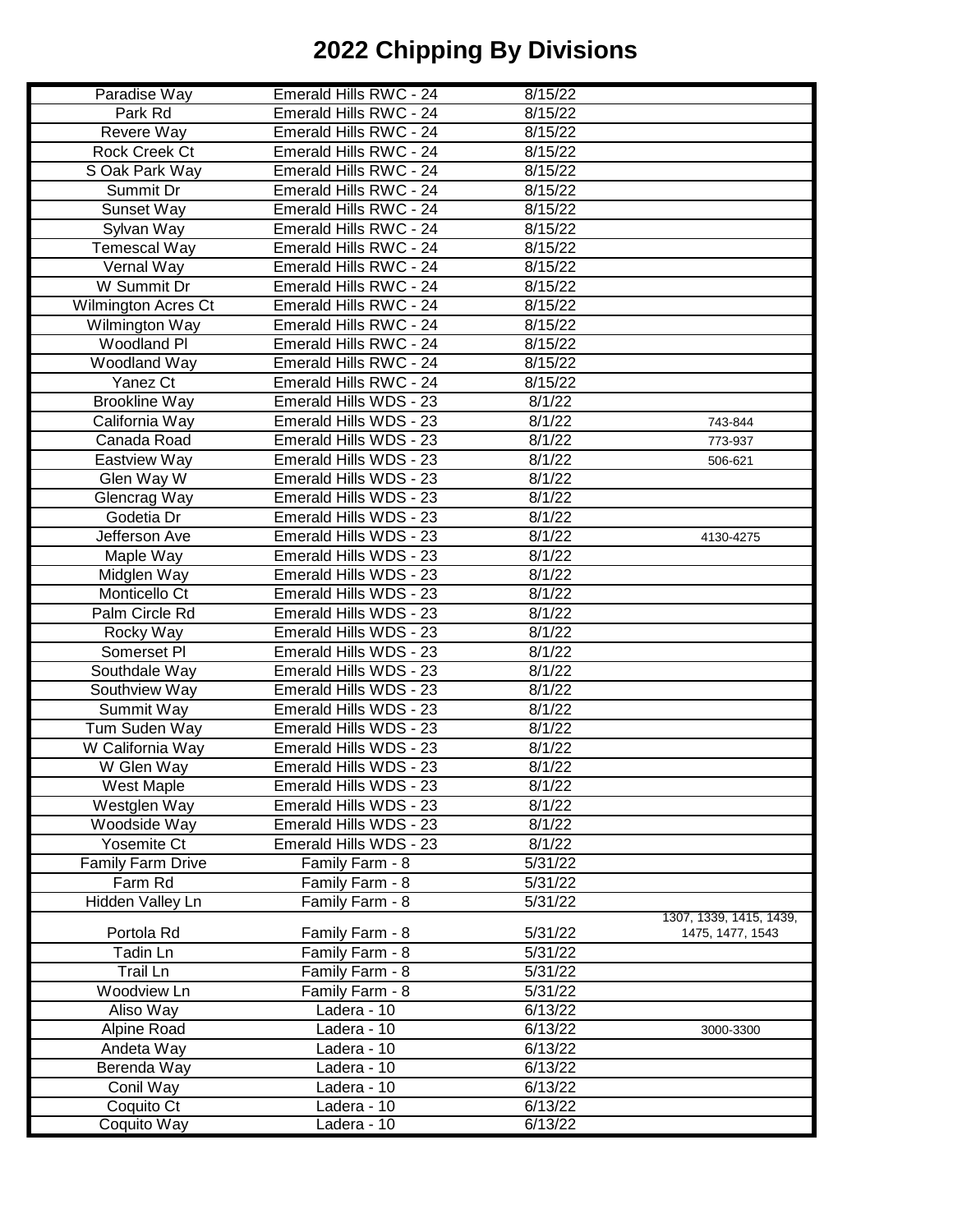| Corona Way             | Ladera - 10              | 6/13/22                   |                              |
|------------------------|--------------------------|---------------------------|------------------------------|
| Dedalera Dr            | Ladera - 10              | 6/13/22                   |                              |
| Durazno Way            | Ladera - 10              | 6/13/22                   |                              |
| East Florest Way       | Ladera - 10              | 6/13/22                   |                              |
| Erica Way              | Ladera - 10              | 6/13/22                   |                              |
| Escanyo Way            | Ladera - 10              | 6/13/22                   |                              |
|                        |                          |                           |                              |
| Gabarda Way            | Ladera - 10              | 6/13/22                   |                              |
| La Cuesta Dr           | Ladera - 10              | 6/13/22                   |                              |
| La Mesa Dr             | Ladera - 10              | 6/13/22                   |                              |
| Lerida Ct              | Ladera - 10              | 6/13/22                   |                              |
| Linaria Way            | Ladera - 10              | 6/13/22                   |                              |
| Lucero Way             | Ladera - 10              | 6/13/22                   |                              |
| Mimosa Way             | Ladera - 10              | 6/13/22                   |                              |
| Mira Way               | Ladera - 10              | 6/13/22                   |                              |
| Morro Vista Ln         | Ladera - 10              | 6/13/22                   |                              |
| N Balsamina Way        | Ladera - 10              | 6/13/22                   |                              |
| Pecora Way             | Ladera - 10              | 6/13/22                   |                              |
| S Balsamina Way        | Ladera - 10              | 6/13/22                   |                              |
| S Castanya Way         | Ladera - 10              | 6/13/22                   |                              |
| Siesta Ct              | Ladera - 10              | 6/13/22                   |                              |
| W Floresta Way         | Ladera - 10              | 6/13/22                   |                              |
| <b>Bonita Road</b>     | Los Trancos - 2          | 5/9/22, 7/25/22, 10/24/22 | 184-344                      |
| Carmel Way             | Los Trancos - 2          | 5/9/22, 7/25/22, 10/24/22 |                              |
| El Nido Rd             | Los Trancos - 2          | 5/9/22, 7/25/22, 10/24/22 |                              |
| El Rey Rd              | Los Trancos - 2          | 5/9/22, 7/25/22, 10/24/22 |                              |
| Foxwood Rd             | Los Trancos - 2          | 5/9/22, 7/25/22, 10/24/22 |                              |
| Lake Rd                | Los Trancos - 2          | 5/9/22, 7/25/22, 10/24/22 |                              |
| Los Trancos Cir        | Los Trancos - 2          | 5/9/22, 7/25/22, 10/24/22 |                              |
| Old Spanish Trl        | Los Trancos - 2          | 5/9/22, 7/25/22, 10/24/22 | 21                           |
| Ramona Rd              | Los Trancos - 2          | 5/9/22, 7/25/22, 10/24/22 | 103-167                      |
| Espinosa Rd            | Old La Honda - 18        | 5/23/22, 9/26/22          | 895                          |
| Home Rd                | Old La Honda - 18        | 5/23/22, 9/26/22          |                              |
| Lower Lake Rd          | Old La Honda - 18        | 5/23/22, 9/26/22          |                              |
| Martinez Rd            | Old La Honda - 18        | 5/23/22, 9/26/22          | 20-50                        |
| Meadow Rd              | Old La Honda - 18        | 5/23/22, 9/26/22          |                              |
| Medway Rd              | Old La Honda - 18        | 5/23/22, 9/26/22          | 95                           |
| Montecito Rd           | Old La Honda - 18        | 5/23/22, 9/26/22          |                              |
| Old La Honda Rd        | Old La Honda - 18        | 5/23/22, 9/26/22          |                              |
| Orchard Hill Rd        | Old La Honda - 18        | 5/23/22, 9/26/22          |                              |
| Portola Rd             | Old La Honda - 18        | 5/23/22, 9/26/22          | 1231, 1239, 1301, 1407, 1533 |
| Preston Rd             | Old La Honda - 18        | 5/23/22, 9/26/22          |                              |
| Summit Rd              | Old La Honda - 18        | 5/23/22, 9/26/22          | $9 - 12$                     |
| <b>Upenuf Rd</b>       | Old La Honda - 18        | 5/23/22, 9/26/22          |                              |
| Upper Lake Rd          | Old La Honda - 18        | 5/23/22, 9/26/22          |                              |
| Acorn St               | Portola Valley Ranch - 4 | 5/2/22, 9/12/22           |                              |
| Alpine Road            | Portola Valley Ranch - 4 | 5/2/22, 9/12/22           | 4411-4575                    |
| <b>Bayberry Street</b> | Portola Valley Ranch - 4 | 5/2/22, 9/12/22           |                              |
| Bear Paw               | Portola Valley Ranch - 4 | 5/2/22, 9/12/22           |                              |
| <b>Buckeye</b>         | Portola Valley Ranch - 4 | 5/2/22, 9/12/22           |                              |
| Coal Mine Vw           | Portola Valley Ranch - 4 | 5/2/22, 9/12/22           |                              |
| Coyote Hill            | Portola Valley Ranch - 4 | 5/2/22, 9/12/22           |                              |
| Foxtail                | Portola Valley Ranch - 4 | 5/2/22, 9/12/22           |                              |
| Franciscan Rdg         | Portola Valley Ranch - 4 | 5/2/22, 9/12/22           |                              |
| Fremontia St           | Portola Valley Ranch - 4 | 5/2/22, 9/12/22           |                              |
|                        |                          |                           | $1 - 6$                      |
| Hawkview St            | Portola Valley Ranch - 4 | 5/2/22, 9/12/22           |                              |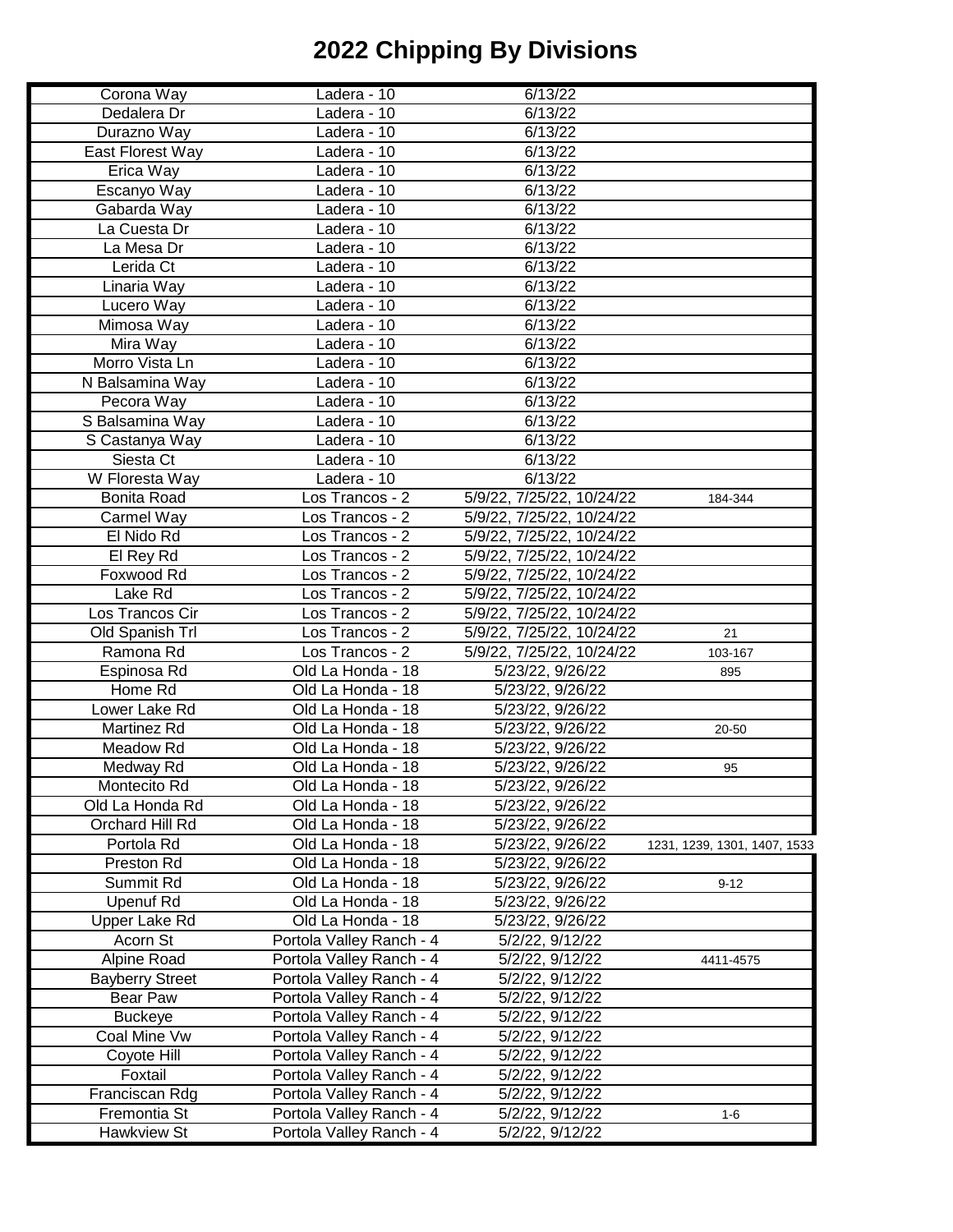| Horseshoe Bend       | Portola Valley Ranch - 4 | 5/2/22, 9/12/22           |                      |
|----------------------|--------------------------|---------------------------|----------------------|
| Indian Crossing      | Portola Valley Ranch - 4 | 5/2/22, 9/12/22           |                      |
| Long Spur St         | Portola Valley Ranch - 4 | 5/2/22, 9/12/22           |                      |
| Ohlone St            | Portola Valley Ranch - 4 | 5/2/22, 9/12/22           |                      |
| Pomponio             | Portola Valley Ranch - 4 | 5/2/22, 9/12/22           |                      |
| Quail                |                          |                           |                      |
|                      | Portola Valley Ranch - 4 | 5/2/22, 9/12/22           | $5 - 40$             |
| Saddleback           | Portola Valley Ranch - 4 | 5/2/22, 9/12/22           |                      |
| Sandstone            | Portola Valley Ranch - 4 | 5/2/22, 9/12/22           |                      |
| Sunhill St           | Portola Valley Ranch - 4 | 5/2/22, 9/12/22           |                      |
| Thistle St           | Portola Valley Ranch - 4 | 5/2/22, 9/12/22           |                      |
| Wintercreek          | Portola Valley Ranch - 4 | 5/2/22, 9/12/22           |                      |
| Woodfern St          | Portola Valley Ranch - 4 | 5/2/22, 9/12/22           |                      |
| Alpine Road          | Rapley Trail - 25        | 7/18/22                   | 5000-5940            |
| Blue Jay Way         | Rapley Trail - 25        | 7/18/22                   |                      |
| Laughing Cow Rd      | Rapley Trail - 25        | 7/18/22                   |                      |
| Manzanita Ave        | Rapley Trail - 25        | 7/18/22                   |                      |
| Phillip Ln           | Rapley Trail - 25        | 7/18/22                   |                      |
| Rapley Trl           | Rapley Trail - 25        | 7/18/22                   | <b>Alpine Adress</b> |
| Sierra Morena        | Rapley Trail - 25        | 7/18/22                   |                      |
| Skyline Blvd         | Rapley Trail - 25        | 7/18/22                   |                      |
| Summit Rd            | Rapley Trail - 25        | 7/18/22                   |                      |
| Portola Rd           | Sequoias - 5             | 5/2/22                    | 501                  |
| <b>Big Tree Road</b> | Skyline - 17             | 5/23/22, 9/26/22          |                      |
| <b>Big Tree Way</b>  | Skyline - 17             | 5/23/22, 9/26/22          |                      |
| Echo Lane            | Skyline - 17             | 5/23/22, 9/26/22          |                      |
| Elk Tree Rd          | Skyline - 17             |                           |                      |
|                      |                          | 5/23/22, 9/26/22          |                      |
| Espinosa Rd          | Skyline - 17             | 5/23/22, 9/26/22          | 750-980              |
| <b>Fremont Way</b>   | Skyline - 17             | 5/23/22, 9/26/22          |                      |
| <b>Grandview Dr</b>  | Skyline - 17             | 5/23/22, 9/26/22          |                      |
| La Honda Rd          | Skyline - 17             | 5/23/22, 9/26/22          | 801-1655             |
| Martinez Rd          | Skyline - 17             | 5/23/22, 9/26/22          | 60-275               |
| Medway Rd            | Skyline - 17             | 5/23/22, 9/26/22          | $2 - 30$             |
| Morse Ln             | Skyline - 17             | 5/23/22, 9/26/22          |                      |
| Mount Meadow Rd      | Skyline - 17             | 5/23/22, 9/26/22          |                      |
| Mountain Meadow Dr   | Skyline - 17             | 5/23/22, 9/26/22          |                      |
| Sequoia Way          | Skyline - 17             | 5/23/22, 9/26/22          |                      |
| <b>Skyline Blvd</b>  | Skyline - 17             | 5/23/22, 9/26/22          | 14051-18033          |
| Skyline Dr           | Skyline - 17             | 5/23/22, 9/26/22          |                      |
| Skylonda Dr          | Skyline - 17             | 5/23/22, 9/26/22          |                      |
| Stadler Dr           | Skyline - 17             | 5/23/22, 9/26/22          | 120                  |
| Summit Rd            | Skyline - 17             | 5/23/22, 9/26/22          | 135-147              |
| Fox Hill Rd          | Skywood - 19             | 7/18/22                   |                      |
| Friars Ln            | Skywood - 19             | $\frac{1}{7}$ /18/22      |                      |
| Ranch Rd             | Skywood - 19             | 7/18/22                   |                      |
| Skywood Way          | Skywood - 19             | 7/18/22                   |                      |
| Stadler Dr           | Skywood - 19             | 7/18/22                   | $1 - 125$            |
| Still Creek Rd       | Skywood - 19             | 7/18/22                   |                      |
| Sunrise Dr           | Skywood - 19             | 7/18/22                   |                      |
| Bonita Road          | Viste Verde - 1          | 5/9/22, 7/25/22, 10/24/22 | 245                  |
| Ciervos St.          | Viste Verde - 1          |                           |                      |
|                      |                          | 5/9/22, 7/25/22, 10/24/22 |                      |
| Deer Path St         | Viste Verde - 1          | 5/9/22, 7/25/22, 10/24/22 |                      |
| Joaquin Rd           | Viste Verde - 1          | 5/9/22, 7/25/22, 10/24/22 |                      |
| Las Piedras St       | Viste Verde - 1          | 5/9/22, 7/25/22, 10/24/22 |                      |
| Los Trancos Rd       | Viste Verde - 1          | 5/9/22, 7/25/22, 10/24/22 |                      |
| Old Spanish Trl      | Viste Verde - 1          | 5/9/22, 7/25/22, 10/24/22 | 56-495               |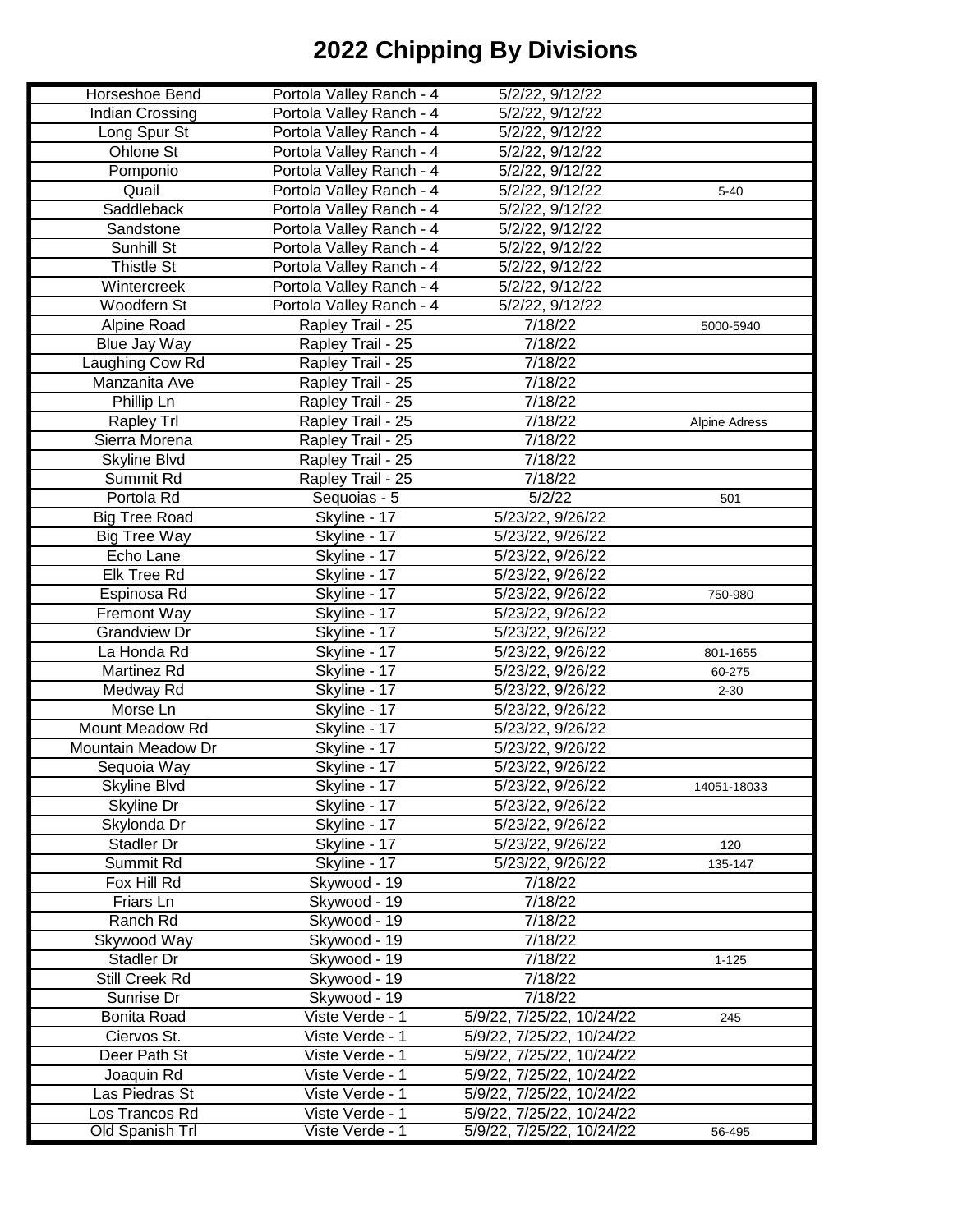| Ramona Rd               | Viste Verde - 1       | 5/9/22, 7/25/22, 10/24/22 | 200-450   |
|-------------------------|-----------------------|---------------------------|-----------|
| Viste Verde Way         | Viste Verde - 1       | 5/9/22, 7/25/22, 10/24/22 |           |
| Alamos Rd               | Westridge - 9         | 6/27/22, 8/22/22          |           |
| Alpine Road             | Westridge - 9         | 6/27/22, 8/22/22          | 3338-3510 |
| Arapahoe Court          | Westridge - 9         | 6/27/22, 8/22/22          |           |
| Ash Lane                | Westridge - 9         | 6/27/22, 8/22/22          |           |
| <b>Bolivar Lane</b>     | Westridge - 9         | 6/27/22, 8/22/22          |           |
| Bow Way                 | Westridge - 9         | 6/27/22, 8/22/22          |           |
| <b>Cervantes Rd</b>     | Westridge - 9         | 6/27/22, 8/22/22          | 120-485   |
| Cherokee Ct             | Westridge - 9         | 6/27/22, 8/22/22          |           |
| Cherokee Way            | Westridge - 9         | 6/27/22, 8/22/22          |           |
| Cheyenne Pt             | Westridge - 9         | 6/27/22, 8/22/22          |           |
| Cresta Vista Lane       | Westridge - 9         | 6/27/22, 8/22/22          |           |
| Deer Meadow Ln          | Westridge - 9         | 6/27/22, 8/22/22          |           |
| Deer Park Lane          | Westridge - 9         | 6/27/22, 8/22/22          |           |
| Degas Rd                | Westridge - 9         | 6/27/22, 8/22/22          |           |
| Dos Loma Vista St       | Westridge - 9         | 6/27/22, 8/22/22          |           |
| Escobar Rd              | Westridge - $9$       | 6/27/22, 8/22/22          |           |
| Favonia Rd              | Westridge - 9         | 6/27/22, 8/22/22          |           |
| Fawn Ln                 | Westridge - 9         | 6/27/22, 8/22/22          |           |
| Georgia Ln              | Westridge - 9         | 6/27/22, 8/22/22          | 291       |
| Golden Hills Dr         | Westridge - 9         | 6/27/22, 8/22/22          |           |
| Goya Rd                 | Westridge - 9         | 6/27/22, 8/22/22          |           |
| Iroquois Trl            | Westridge - 9         | 6/27/22, 8/22/22          |           |
| Kiowa Ct                | Westridge - 9         | 6/27/22, 8/22/22          |           |
| La Sandra Way           | Westridge - 9         | 6/27/22, 8/22/22          |           |
| Larguita Ln             | Westridge - $9$       | 6/27/22, 8/22/22          |           |
| Mapache Ct              | Westridge - 9         | 6/27/22, 8/22/22          |           |
| Mapache Dr              | Westridge - 9         | 6/27/22, 8/22/22          |           |
| Meadowood Dr            | Westridge - 9         | 6/27/22, 8/22/22          |           |
| Naranja Way             | Westridge - 9         | 6/27/22, 8/22/22          |           |
| Navajo PI               | Westridge - 9         | 6/27/22, 8/22/22          |           |
| Paloma Rd               | Westridge - 9         | 6/27/22, 8/22/22          |           |
| Peak Ln                 | Westridge - 9         | 6/27/22, 8/22/22          |           |
| Pinon Dr                | Westridge - 9         | 6/27/22, 8/22/22          |           |
| Portola Rd              | Westridge - 9         | 6/27/22, 8/22/22          | 520       |
| Possum Ln               | Westridge - 9         | 6/27/22, 8/22/22          |           |
| Ramosa Rd               | Westridge - 9         | 6/27/22, 8/22/22          |           |
| Shawnee Pass            | Westridge - 9         | 6/27/22, 8/22/22          |           |
| Shoshone PI             | Westridge - 9         | 6/27/22, 8/22/22          |           |
| Sierra Ln               | Westridge - 9         | 6/27/22, 8/22/22          |           |
| Sioux Way               | Westridge - 9         | 6/27/22, 8/22/22          |           |
| Solana Rd               | Westridge - 9         | 6/27/22, 8/22/22          |           |
| Stonegate Rd            | Westridge - 9         | 6/27/22, 8/22/22          |           |
| Westridge Dr            | Westridge - 9         | 6/27/22, 8/22/22          |           |
| Zapata Way              | Westridge - 9         | 6/27/22, 8/22/22          |           |
| Alta Mesa Road          | Woodside Glens - 13   | 7/11/22                   |           |
| Alta Vista Road         | Woodside Glens - 13   | 7/11/22                   | 156       |
| Glenwood Ave            | Woodside Glens - 13   | 7/11/22                   |           |
| <b>Highland Terrace</b> | Woodside Glens - 13   | 7/11/22                   |           |
| Otis Ave                | Woodside Glens - 13   | 7/11/22                   |           |
| Ridge Ct                | Woodside Glens - 13   | 7/11/22                   |           |
| Toyon Ct                | Woodside Glens - 13   | 7/11/22                   | 115-120   |
| Alameda                 | Woodside Heights - 14 | 9/19/22                   |           |
| Alameda De Las Pulgas   | Woodside Heights - 14 | 9/19/22                   |           |
|                         |                       |                           |           |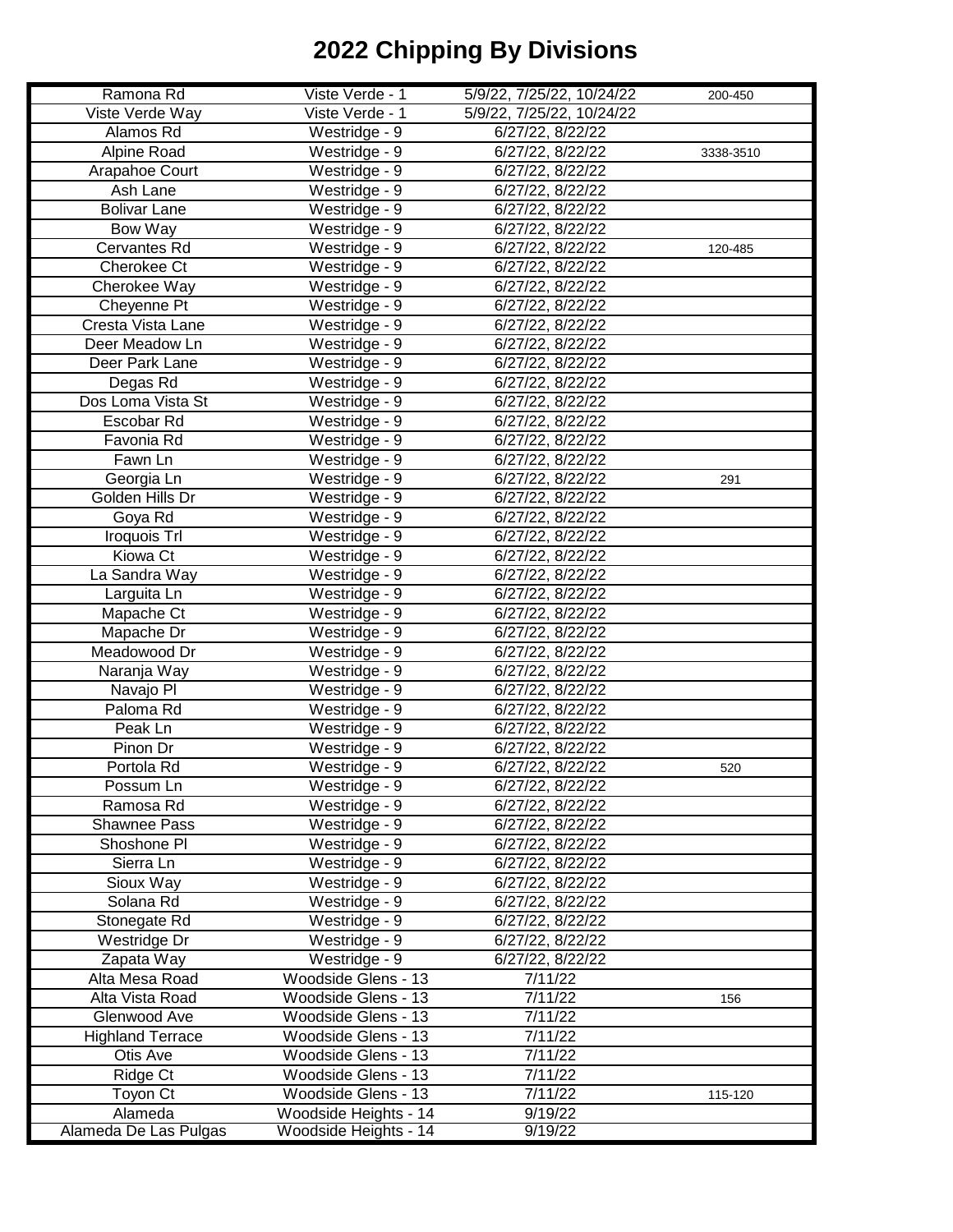| <b>Bonsen Court</b>        | Woodside Heights - 14                      | 9/19/22             |          |
|----------------------------|--------------------------------------------|---------------------|----------|
| <b>Buck Ct</b>             | Woodside Heights - 14                      | 9/19/22             |          |
| <b>Churchill Ave</b>       | Woodside Heights - 14                      | 9/19/22             |          |
| <b>Eleanor Drive</b>       | Woodside Heights - 14                      | 9/19/22             |          |
| Eugenia Ln                 | Woodside Heights - 14                      | 9/19/22             |          |
| Greenways Dr               | Woodside Heights - 14                      | 9/19/22             |          |
| Lakeview Dr                | Woodside Heights - 14                      | 9/19/22             |          |
| Moore Rd                   | Woodside Heights - 14                      | 9/19/22             |          |
| N Gate Dr                  | Woodside Heights - 14                      | 9/19/22             |          |
| Northgate Dr               | Woodside Heights - 14                      | 9/19/22             |          |
| Sargent Ln                 | Woodside Heights - 14                      | 9/19/22             |          |
| Southgate Dr               | Woodside Heights - 14                      | 9/19/22             |          |
| Stockbridge Ave            | Woodside Heights - 14                      | 9/19/22             |          |
| Valley Ct                  | Woodside Heights - 14                      | 9/19/22             |          |
| Valley Rd                  | Woodside Heights - 14                      | 9/19/22             |          |
| Ward Way                   | Woodside Heights - 14                      | 9/19/22             |          |
| Woodside Rd                | Woodside Heights - 14                      | 9/19/22             | 2375     |
| Hayfields Rd               | Woodside Highlands - 16                    | 6/20/22, 10/43/2022 |          |
| Leroy Ave                  | Woodside Highlands - 16                    | 6/20/22, 10/43/2022 |          |
| Louise Ln                  | Woodside Highlands - 16                    | 6/20/22, 10/43/2022 |          |
| Portola Rd                 | Woodside Highlands - 16                    | 6/20/22, 10/43/2022 | 555-1225 |
| <b>Russell Ave</b>         | Woodside Highlands - 16                    | 6/20/22, 10/43/2022 |          |
| Santa Maria Ave            | Woodside Highlands - 16                    | 6/20/22, 10/43/2022 |          |
| <b>Trinity Ln</b>          | Woodside Highlands - 16                    | 6/20/22, 10/43/2022 |          |
| Tynan Way                  | Woodside Highlands - 16                    | 6/20/22, 10/43/2022 |          |
| Wayside Rd                 | Woodside Highlands - 16                    | 6/20/22, 10/43/2022 |          |
| Wyndham Dr                 | Woodside Highlands - 16                    | 6/20/22, 10/43/2022 |          |
| <b>Barrett Drive</b>       | Woodside Hills - 15                        | 8/29/22             |          |
| <b>Brookwood Road</b>      | Woodside Hills - 15                        | 8/29/22             |          |
| Cinnabar Dr                | Woodside Hills - 15                        | 8/29/22             |          |
| Cinnabar Rd                | Woodside Hills - 15                        | 8/29/22             |          |
| Cragmont Way               | Woodside Hills - 15                        | 8/29/22             |          |
| <b>Crest Road</b>          | Woodside Hills - 15                        | 8/29/22             |          |
| Croydon Avenue             | Woodside Hills - 15                        | 8/29/22             |          |
| Croydon Way                | Woodside Hills - 15                        | 8/29/22             |          |
| Fernside St                | Woodside Hills - 15                        | 8/29/22             |          |
|                            |                                            | 8/29/22             |          |
| Harcross Rd<br>Hardwick Rd | Woodside Hills - 15<br>Woodside Hills - 15 | 8/29/22             |          |
|                            | Woodside Hills - 15                        |                     |          |
| High Rd                    |                                            | 8/29/22             |          |
| Kenmore Way                | Woodside Hills - 15                        | 8/29/22             |          |
| Las Pulgas Dr              | Woodside Hills - 15                        | 8/29/22             |          |
| Las Pulgas Rd              | Woodside Hills - 15                        | 8/29/22             |          |
| Lynn Way                   | Woodside Hills - 15                        | 8/29/22             |          |
| Normandy Ln                | Woodside Hills - 15                        | 8/29/22             |          |
| Northridge Ln              | Woodside Hills - 15                        | 8/29/22             |          |
| Oakford Rd                 | Woodside Hills - 15                        | 8/29/22             |          |
| Oakhaven Way               | Woodside Hills - 15                        | 8/29/22             |          |
| Ridgeway Rd                | Woodside Hills - 15                        | 8/29/22             |          |
| Sheridan Way               | Woodside Hills - 15                        | 8/29/22             |          |
| Summerhill Ln              | Woodside Hills - 15                        | 8/29/22             |          |
| Todo El Mundo              | Woodside Hills - 15                        | 8/29/22             |          |
| Wildwood Way               | Woodside Hills - 15                        | 8/29/22             |          |
| Woodside Dr                | Woodside Hills - 15                        | 8/29/22             |          |
| Woodside Rd                | Woodside Hills - 15                        | 8/29/22             | 2350     |
| Albion Ave                 | Woodside North - 22                        | 8/8/22, 10/10/22    |          |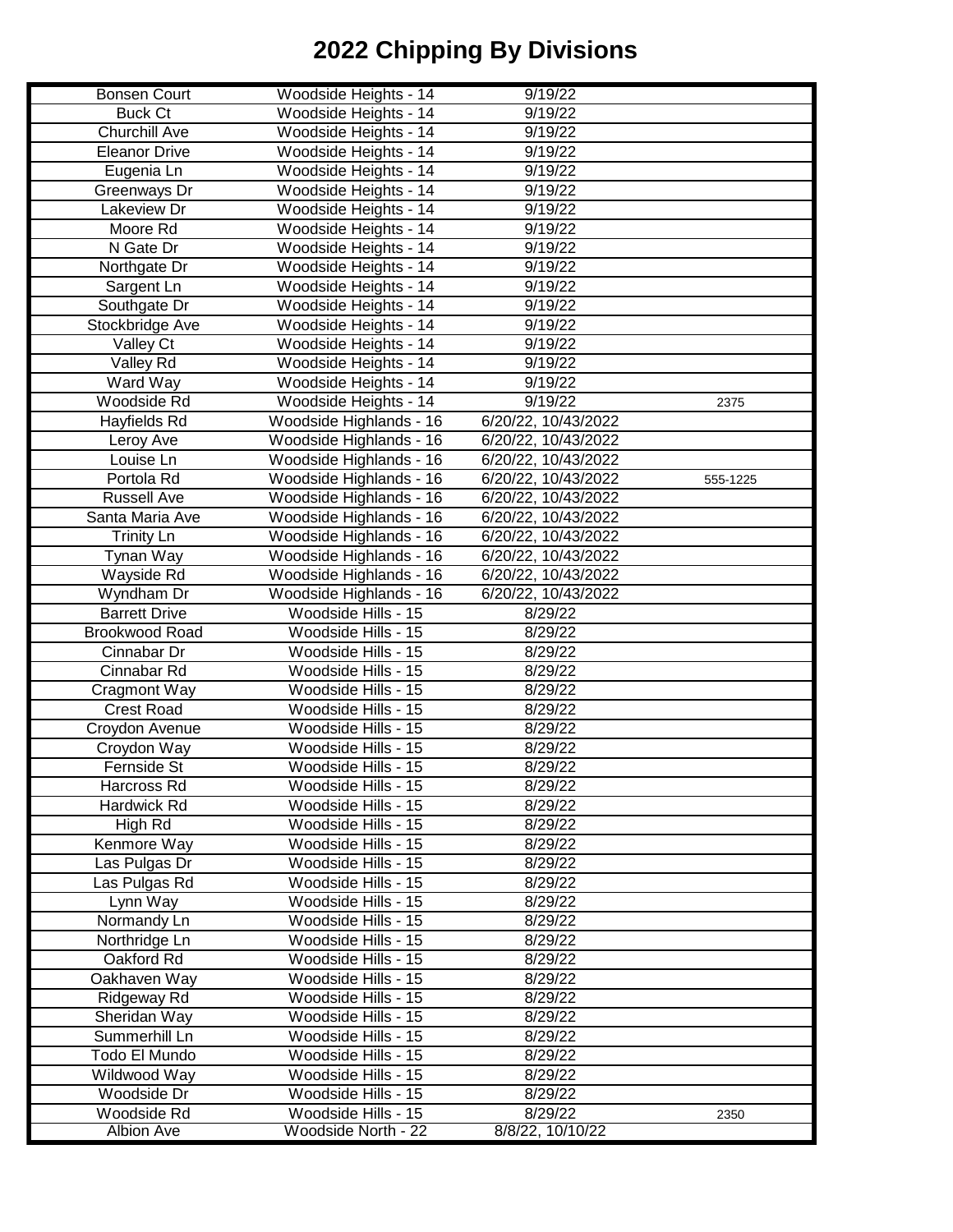| <b>Audiffred Lane</b>  | Woodside North - 22 | 8/8/22, 10/10/22 |                                                      |
|------------------------|---------------------|------------------|------------------------------------------------------|
| Canada Road            | Woodside North - 22 | 8/8/22, 10/10/22 | 980-1470                                             |
| Dry Creek Ln           | Woodside North - 22 | 8/8/22, 10/10/22 |                                                      |
| Greer Rd               | Woodside North - 22 | 8/8/22, 10/10/22 | 331                                                  |
| Josselyn Ln            | Woodside North - 22 | 8/8/22, 10/10/22 |                                                      |
| Kings Mountain Rd      | Woodside North - 22 | 8/8/22, 10/10/22 | 155-444                                              |
| Manuella Ave           | Woodside North - 22 | 8/8/22, 10/10/22 |                                                      |
| Martin Ln              | Woodside North - 22 | 8/8/22, 10/10/22 |                                                      |
| Marva Oaks Dr          | Woodside North - 22 | 8/8/22, 10/10/22 |                                                      |
|                        |                     |                  |                                                      |
| Miramontes Rd          | Woodside North - 22 | 8/8/22, 10/10/22 |                                                      |
| Olive Hill Ln          | Woodside North - 22 | 8/8/22, 10/10/22 |                                                      |
| Prospect Ave           | Woodside North - 22 | 8/8/22, 10/10/22 |                                                      |
| Prospect St            | Woodside North - 22 | 8/8/22, 10/10/22 |                                                      |
| Raymundo Dr            | Woodside North - 22 | 8/8/22, 10/10/22 |                                                      |
| Runnymede Rd           | Woodside North - 22 | 8/8/22, 10/10/22 |                                                      |
|                        |                     |                  | 3301, 3375, 3443, 3575,                              |
|                        |                     |                  | 3577, 3585, 3605, 3615,                              |
| <b>Tripp Rd</b>        | Woodside North - 22 | 8/8/22, 10/10/22 | 3625, 3635,                                          |
| Woodside Rd            | Woodside North - 22 | 8/8/22, 10/10/22 | 3050-3620                                            |
| Bear Gulch Road        | Woodside South - 11 | 5/16/22          | 185                                                  |
| <b>Blue Ridge</b>      | Woodside South - 11 | 5/16/22          |                                                      |
| <b>Blue Ridge Lane</b> | Woodside South - 11 | 5/16/22          |                                                      |
| <b>Bridal Lane</b>     | Woodside South - 11 | 5/16/22          |                                                      |
| <b>Bridle Lane</b>     | Woodside South - 11 | 5/16/22          |                                                      |
| Cedar Lane             | Woodside South - 11 | 5/16/22          |                                                      |
| Fox Hollow Rd          | Woodside South - 11 | 5/16/22          |                                                      |
| Manzanita Way          | Woodside South - 11 | 5/16/22          |                                                      |
| Montelena Ct           | Woodside South - 11 | 5/16/22          |                                                      |
| Mountain Home Ct       | Woodside South - 11 | 5/16/22          |                                                      |
| Mountain Home Rd       | Woodside South - 11 | 5/16/22          |                                                      |
| Mountain Wood Ln       | Woodside South - 11 | 5/16/22          |                                                      |
| Phillip Rd             | Woodside South - 11 | 5/16/22          |                                                      |
| Portola Rd             | Woodside South - 11 | 5/16/22          | 1545-3000                                            |
| Roberta Dr             | Woodside South - 11 | 5/16/22          |                                                      |
| Robles Ave             | Woodside South - 11 | 5/16/22          |                                                      |
| Robles Dr              | Woodside South - 11 | 5/16/22          |                                                      |
| Sandhill Rd            | Woodside South - 11 | 5/16/22          |                                                      |
| Shadowbrook Ln         | Woodside South - 11 | 5/16/22          |                                                      |
| <b>Smoke Tree Lane</b> | Woodside South - 11 | 5/16/22          |                                                      |
| <b>Turkey Farm Ln</b>  | Woodside South - 11 | 5/16/22          |                                                      |
| Vineyard Hill Rd       | Woodside South - 11 | 5/16/22          |                                                      |
| Vintage Ct             | Woodside South - 11 | 5/16/22          |                                                      |
|                        |                     |                  |                                                      |
|                        |                     |                  | 250, 270, 280, 286, 290,                             |
|                        |                     |                  | 300, 310, 390, 410, 490,<br>510, 550, 560, 580, 610, |
| Whiskey Hill Rd        | Woodside South - 11 | 5/16/22          | 650, 740,                                            |
| Why Worry Ln           | Woodside South - 11 | 5/16/22          |                                                      |
| Winding Way            | Woodside South - 11 | 5/16/22          |                                                      |
| Woodside Rd            | Woodside South - 11 | 5/16/22          | 2955-5001                                            |
| Bear Gulch Road        | Woodside West - 21  | 8/8/22, 10/10/22 | 100                                                  |
| Entrance Way           | Woodside West - 21  | 8/8/22, 10/10/22 |                                                      |
| Greer <sub>Rd</sub>    | Woodside West - 21  | 8/8/22, 10/10/22 | 121-300                                              |
| Kings Mountain Rd      | Woodside West - 21  | 8/8/22, 10/10/22 | 481-750                                              |
| Noel Rd                | Woodside West - 21  | 8/8/22, 10/10/22 |                                                      |
|                        |                     |                  |                                                      |
| Oakhill Dr             | Woodside West - 21  | 8/8/22, 10/10/22 |                                                      |
| Partition Rd           | Woodside West - 21  | 8/8/22, 10/10/22 |                                                      |